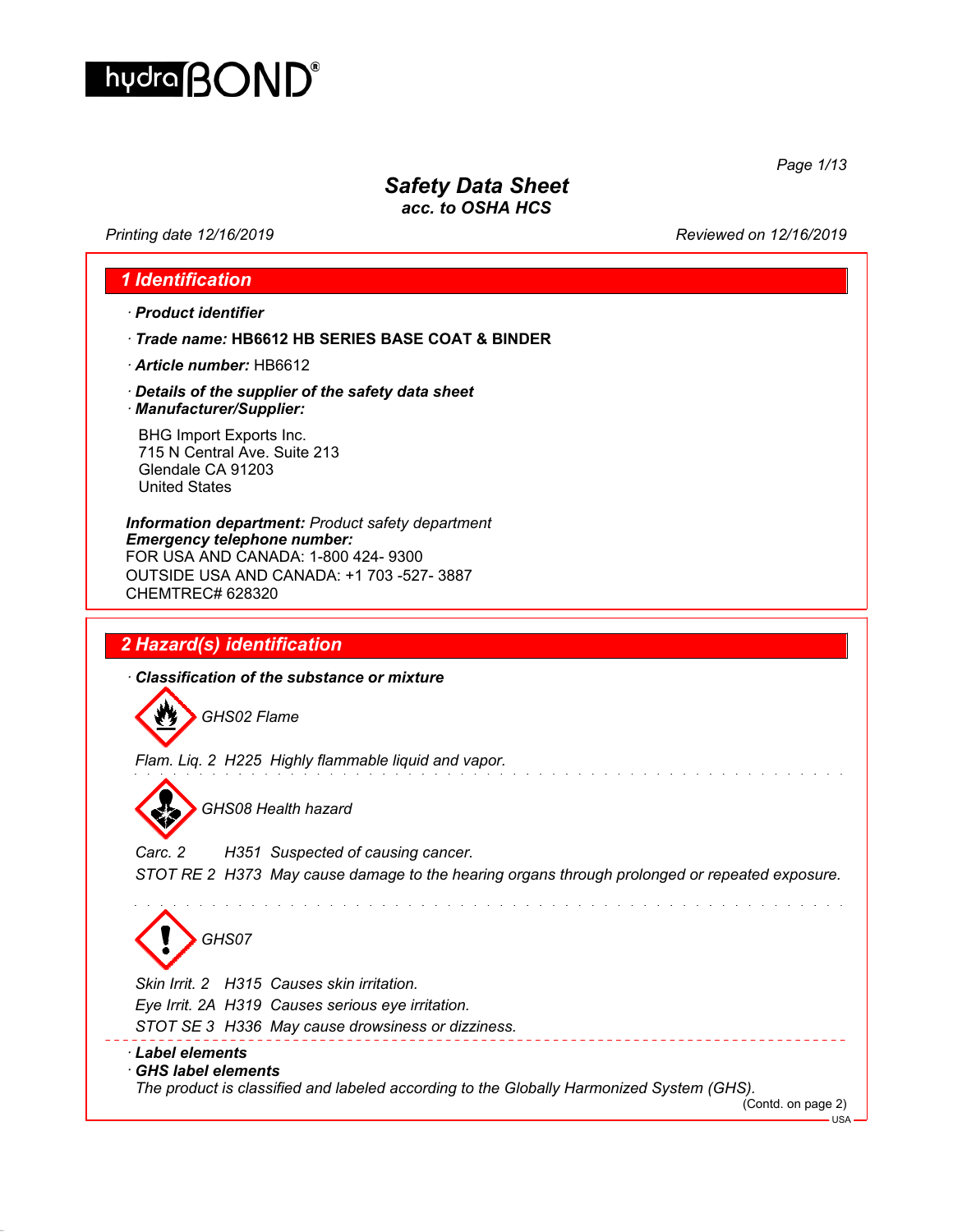*Printing date 12/16/2019 Reviewed on 12/16/2019*

### *Trade name:* **HB6612 HB SERIES BASE COAT & BINDER**

(Contd. of page 1) *· Hazard pictograms* GHS02 GHS07 GHS08 *· Signal word Danger · Hazard-determining components of labeling: acetone ethylbenzene butan-1-ol n-butyl acetate · Hazard statements Highly flammable liquid and vapor. Causes skin irritation. Causes serious eye irritation. Suspected of causing cancer. May cause drowsiness or dizziness. May cause damage to the hearing organs through prolonged or repeated exposure. · Precautionary statements Obtain special instructions before use. Do not handle until all safety precautions have been read and understood. Keep away from heat/sparks/open flames/hot surfaces. - No smoking. Ground/bond container and receiving equipment. Use explosion-proof electrical/ventilating/lighting/equipment. Use only non-sparking tools. Take precautionary measures against static discharge. Do not breathe dust/fume/gas/mist/vapors/spray. Wash thoroughly after handling. Use only outdoors or in a well-ventilated area. Wear protective gloves/protective clothing/eye protection/face protection. If on skin (or hair): Take off immediately all contaminated clothing. Rinse skin with water/shower. IF INHALED: Remove person to fresh air and keep comfortable for breathing. If in eyes: Rinse cautiously with water for several minutes. Remove contact lenses, if present and easy to do. Continue rinsing. IF exposed or concerned: Get medical advice/attention. Call a poison center/doctor if you feel unwell. Specific treatment (see on this label). Get medical advice/attention if you feel unwell. Take off contaminated clothing and wash it before reuse. If skin irritation occurs: Get medical advice/attention. If eye irritation persists: Get medical advice/attention. In case of fire: Use for extinction: CO2, powder or water spray. Store in a well-ventilated place. Keep container tightly closed. Store in a well-ventilated place. Keep cool. Store locked up. Dispose of contents/container in accordance with local/regional/national/international regulations. · Classification system: · NFPA ratings (scale 0 - 4)* 2 3  $\overline{\mathbf{0}}$ *Health = 2 Fire = 3 Reactivity = 0*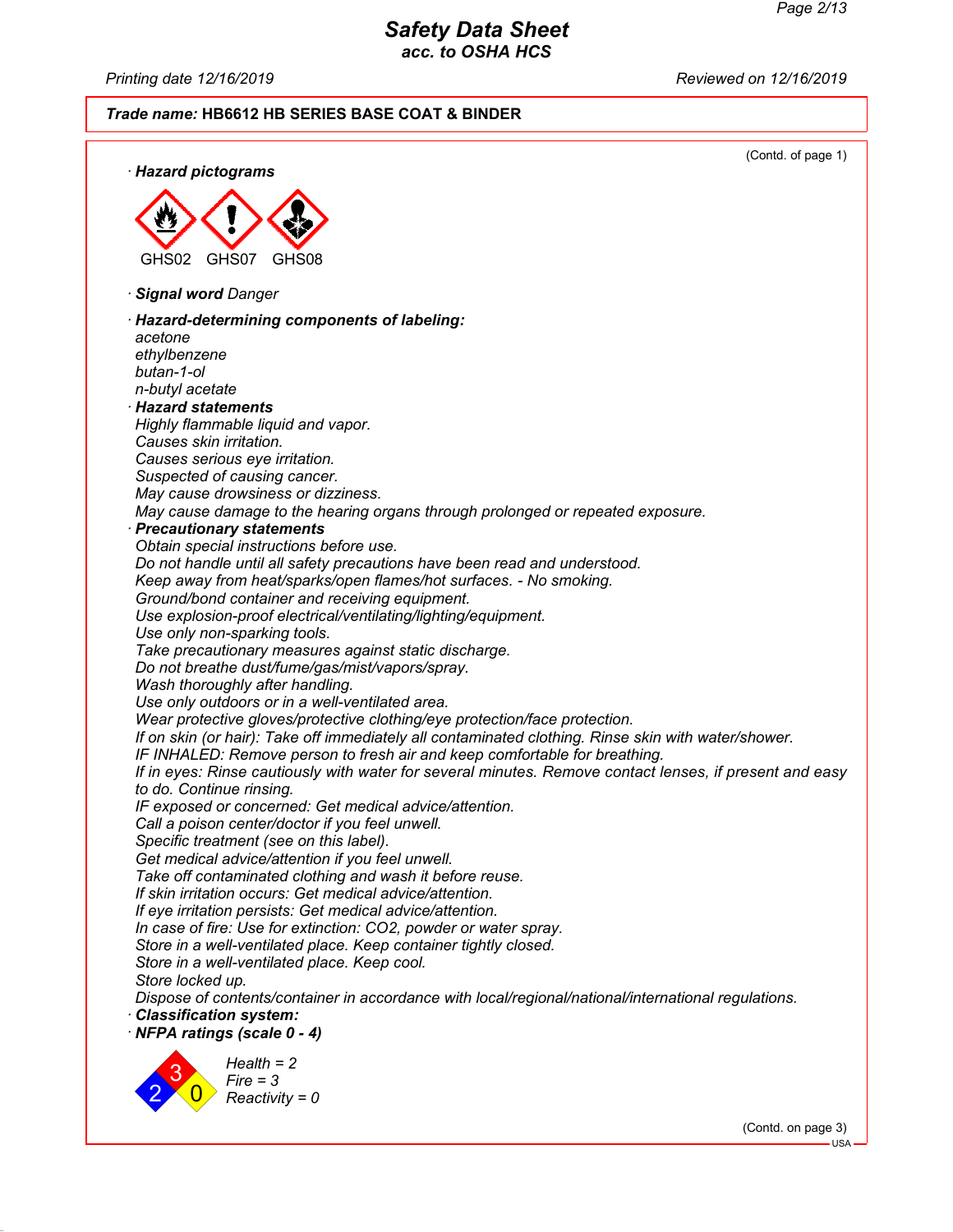*Printing date 12/16/2019 Reviewed on 12/16/2019*

#### *Trade name:* **HB6612 HB SERIES BASE COAT & BINDER**

(Contd. of page 2)

*· HMIS-ratings (scale 0 - 4)*



\*2 *Health = \*2* 3 *Fire = 3*

*· Other hazards*

*· Results of PBT and vPvB assessment*

- *· PBT: Not applicable.*
- *· vPvB: Not applicable.*

### *3 Composition/information on ingredients*

*· Chemical characterization: Mixtures*

*· Description: Mixture of the substances listed below with nonhazardous additions.*

| · Dangerous components: |                                                       |              |
|-------------------------|-------------------------------------------------------|--------------|
|                         | $67-64-1$ acetone                                     | $25 - 50%$   |
|                         | 98-56-6 4-chloro-alpha, alpha, alpha-trifluorotoluene | 10-25%       |
| 1330-20-7 xylene        |                                                       | $2.5 - 10\%$ |
|                         | 123-86-4 n-butyl acetate                              | ≤2.5%        |
|                         | 100-41-4 ethylbenzene                                 | ≤2.5%        |
|                         | 71-36-3 butan-1-ol                                    | ≤2.5%        |
|                         | 119-64-2 7,2,3,4-tetrahydronaphthalene                | ≤2.5%        |

### *4 First-aid measures*

- *· Description of first aid measures*
- *· General information:*

*Immediately remove any clothing soiled by the product.*

*Symptoms of poisoning may even occur after several hours; therefore medical observation for at least 48 hours after the accident.*

- *· After inhalation: In case of unconsciousness place patient stably in side position for transportation.*
- *· After skin contact: Immediately wash with water and soap and rinse thoroughly.*
- *· After eye contact:*

*Rinse opened eye for several minutes under running water. If symptoms persist, consult a doctor.*

- *· After swallowing: If symptoms persist consult doctor.*
- *· Information for doctor:*
- *· Most important symptoms and effects, both acute and delayed No further relevant information available.*
- *· Indication of any immediate medical attention and special treatment needed No further relevant information available.*

# *5 Fire-fighting measures*

- *· Extinguishing media*
- *· Suitable extinguishing agents:*

*CO2, extinguishing powder or water spray. Fight larger fires with water spray or alcohol resistant foam. · For safety reasons unsuitable extinguishing agents: Water with full jet*

*· Special hazards arising from the substance or mixture*

*During heating or in case of fire poisonous gases are produced.*

(Contd. on page 4)

USA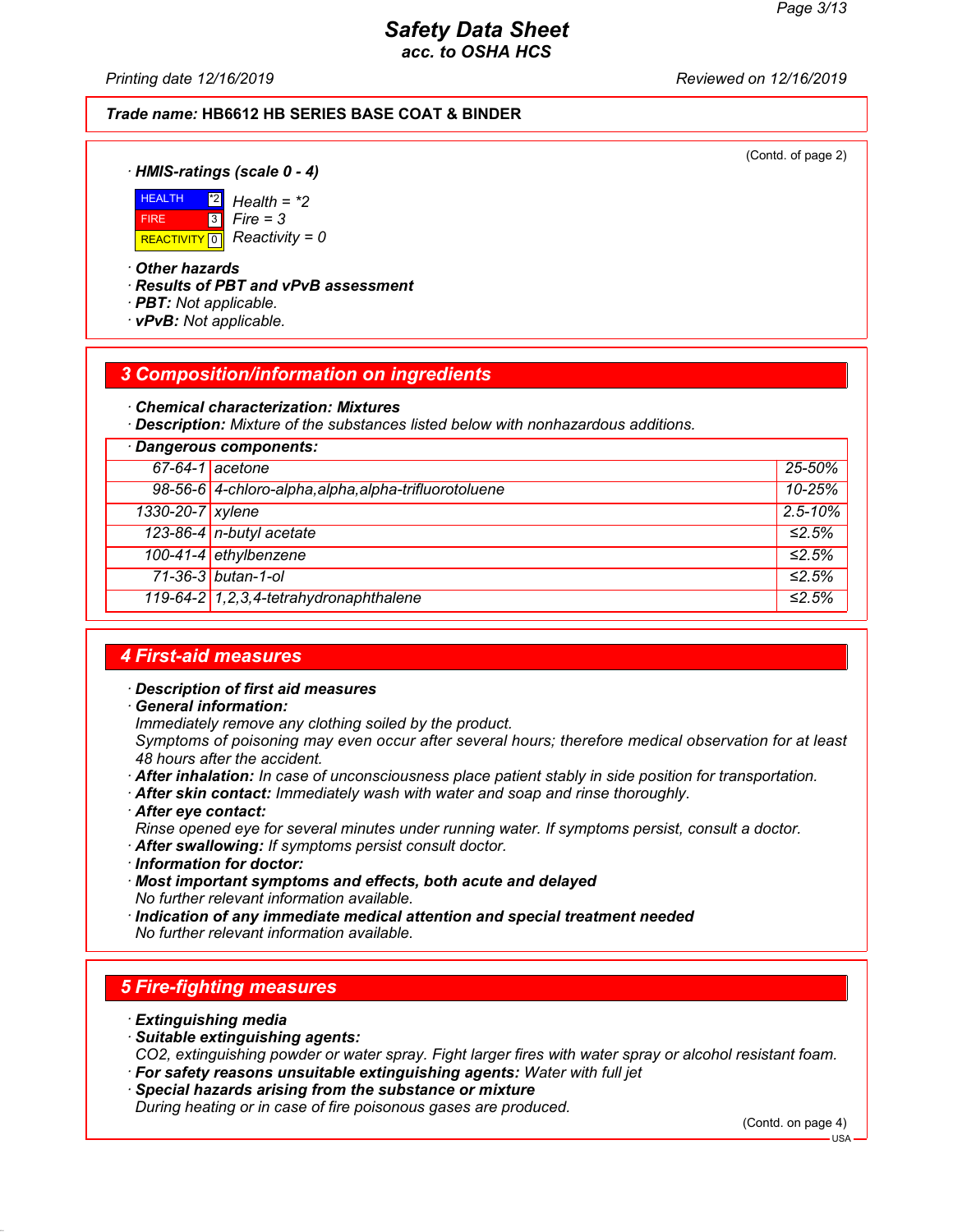*Printing date 12/16/2019 Reviewed on 12/16/2019*

### *Trade name:* **HB6612 HB SERIES BASE COAT & BINDER**

#### *· Advice for firefighters*

*· Protective equipment: Mouth respiratory protective device.*

### *6 Accidental release measures*

*· Personal precautions, protective equipment and emergency procedures Mount respiratory protective device. Wear protective equipment. Keep unprotected persons away.*

*· Environmental precautions: Do not allow to enter sewers/ surface or ground water.*

*· Methods and material for containment and cleaning up:*

*Absorb with liquid-binding material (sand, diatomite, acid binders, universal binders, sawdust). Dispose contaminated material as waste according to item 13. Ensure adequate ventilation.*

*· Reference to other sections See Section 7 for information on safe handling. See Section 8 for information on personal protection equipment.*

*See Section 13 for disposal information.*

*· Protective Action Criteria for Chemicals*

| $·$ PAC-1:           |                                            |                    |
|----------------------|--------------------------------------------|--------------------|
|                      | $67-64-1$ acetone                          | 200 ppm            |
| 1330-20-7 xylene     |                                            | 130 ppm            |
|                      | 123-86-4 n-butyl acetate                   | 5 ppm              |
|                      | 100-41-4 ethylbenzene                      | 33 ppm             |
|                      | 71-36-3 butan-1-ol                         | 60 ppm             |
|                      | 119-64-2 1, 2, 3, 4-tetrahydronaphthalene  | $1.6$ ppm          |
|                      | 123-42-2 4-hydroxy-4-methylpentan-2-one    | 150 ppm            |
| 108-88-3 toluene     |                                            | 67 ppm             |
| $\overline{PAC-2}$ : |                                            |                    |
|                      | $67-64-1$ acetone                          | 3200* ppm          |
| 1330-20-7 xylene     |                                            | $920*ppm$          |
|                      | 123-86-4 n-butyl acetate                   | 200 ppm            |
|                      | 100-41-4 ethylbenzene                      | 1100* ppm          |
|                      | 71-36-3 butan-1-ol                         | 800 ppm            |
|                      | 119-64-2 1, 2, 3, 4-tetrahy dronaphthalene | 17 ppm             |
|                      | 123-42-2 4-hydroxy-4-methylpentan-2-one    | 350 ppm            |
| 108-88-3 toluene     |                                            | 560 ppm            |
| $\overline{PAC-3}$   |                                            |                    |
|                      | $67-64-1$ acetone                          | 5700* ppm          |
| 1330-20-7 xylene     |                                            | 2500* ppm          |
|                      | 123-86-4 n-butyl acetate                   | 3000* ppm          |
|                      | 100-41-4 ethylbenzene                      | 1800* ppm          |
|                      | 71-36-3 butan-1-ol                         | 8000** ppm         |
|                      | 119-64-2 1, 2, 3, 4-tetrahy dronaphthalene | 100 ppm            |
|                      | 123-42-2 4-hydroxy-4-methylpentan-2-one    | $2100*$ ppm        |
|                      |                                            | (Contd. on page 5) |
|                      |                                            |                    |

(Contd. of page 3)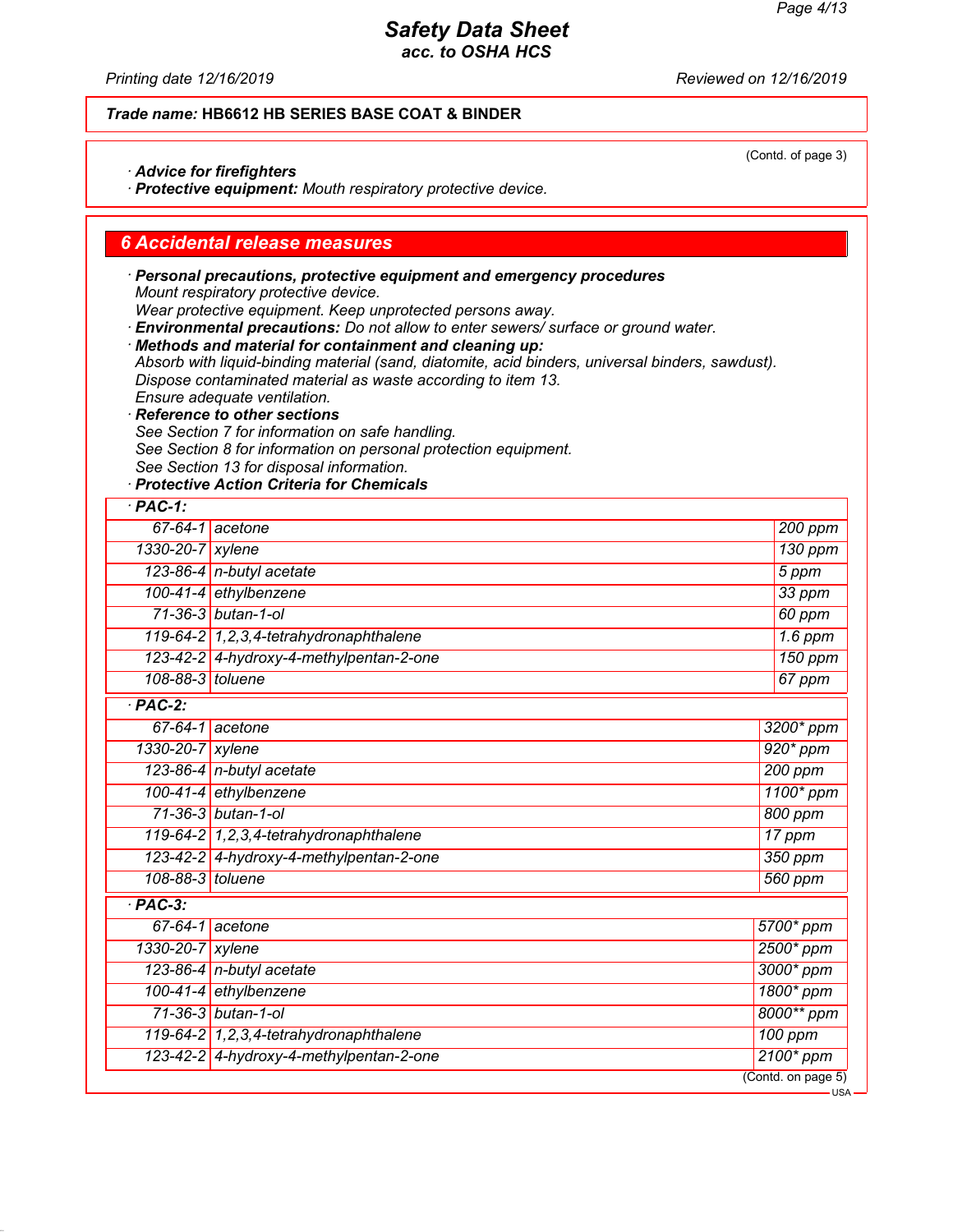*Printing date 12/16/2019 Reviewed on 12/16/2019*

### *Trade name:* **HB6612 HB SERIES BASE COAT & BINDER**

### *108-88-3 toluene 3700\* ppm*

 $\frac{(\text{Cond. of page 4})}{3700*ppm}$ 

### *7 Handling and storage*

- *· Handling:*
- *· Precautions for safe handling Ensure good ventilation/exhaustion at the workplace. Open and handle receptacle with care. Prevent formation of aerosols.*
- *· Information about protection against explosions and fires: Keep ignition sources away - Do not smoke. Protect against electrostatic charges. Keep respiratory protective device available.*
- *· Conditions for safe storage, including any incompatibilities*
- *· Storage:*
- *· Requirements to be met by storerooms and receptacles: Store in a cool location.*
- *· Information about storage in one common storage facility: Not required.*
- *· Further information about storage conditions:*
- *Keep receptacle tightly sealed.*

*Store in cool, dry conditions in well sealed receptacles.*

*· Specific end use(s) No further relevant information available.*

### *8 Exposure controls/personal protection*

*· Additional information about design of technical systems: No further data; see item 7.*

- *· Control parameters*
- *· Components with limit values that require monitoring at the workplace:*

*The following constituents are the only constituents of the product which have a PEL, TLV or other recommended exposure limit.*

*At this time, the other constituents have no known exposure limits.*

| 67-64-1 acetone                                                                                                    |
|--------------------------------------------------------------------------------------------------------------------|
| PEL Long-term value: 2400 mg/m <sup>3</sup> , 1000 ppm                                                             |
| REL Long-term value: 590 mg/m <sup>3</sup> , 250 ppm                                                               |
| TLV Short-term value: 1187 mg/m <sup>3</sup> , 500 ppm<br>Long-term value: 594 mg/m <sup>3</sup> , 250 ppm<br>BEI  |
| 1330-20-7 xylene                                                                                                   |
| PEL Long-term value: 435 mg/m <sup>3</sup> , 100 ppm                                                               |
| REL Short-term value: 655 mg/m <sup>3</sup> , 150 ppm<br>Long-term value: 435 mg/m <sup>3</sup> , 100 ppm          |
| TLV Short-term value: 651 mg/m <sup>3</sup> , 150 ppm<br>Long-term value: $434$ mg/m <sup>3</sup> , 100 ppm<br>BEI |
| 123-86-4 n-butyl acetate                                                                                           |
| PEL Long-term value: 710 mg/m <sup>3</sup> , 150 ppm                                                               |
| REL Short-term value: 950 mg/m <sup>3</sup> , 200 ppm                                                              |
| Long-term value: 710 mg/m <sup>3</sup> , 150 ppm                                                                   |
| (Contd. on page 6)<br>- 1194                                                                                       |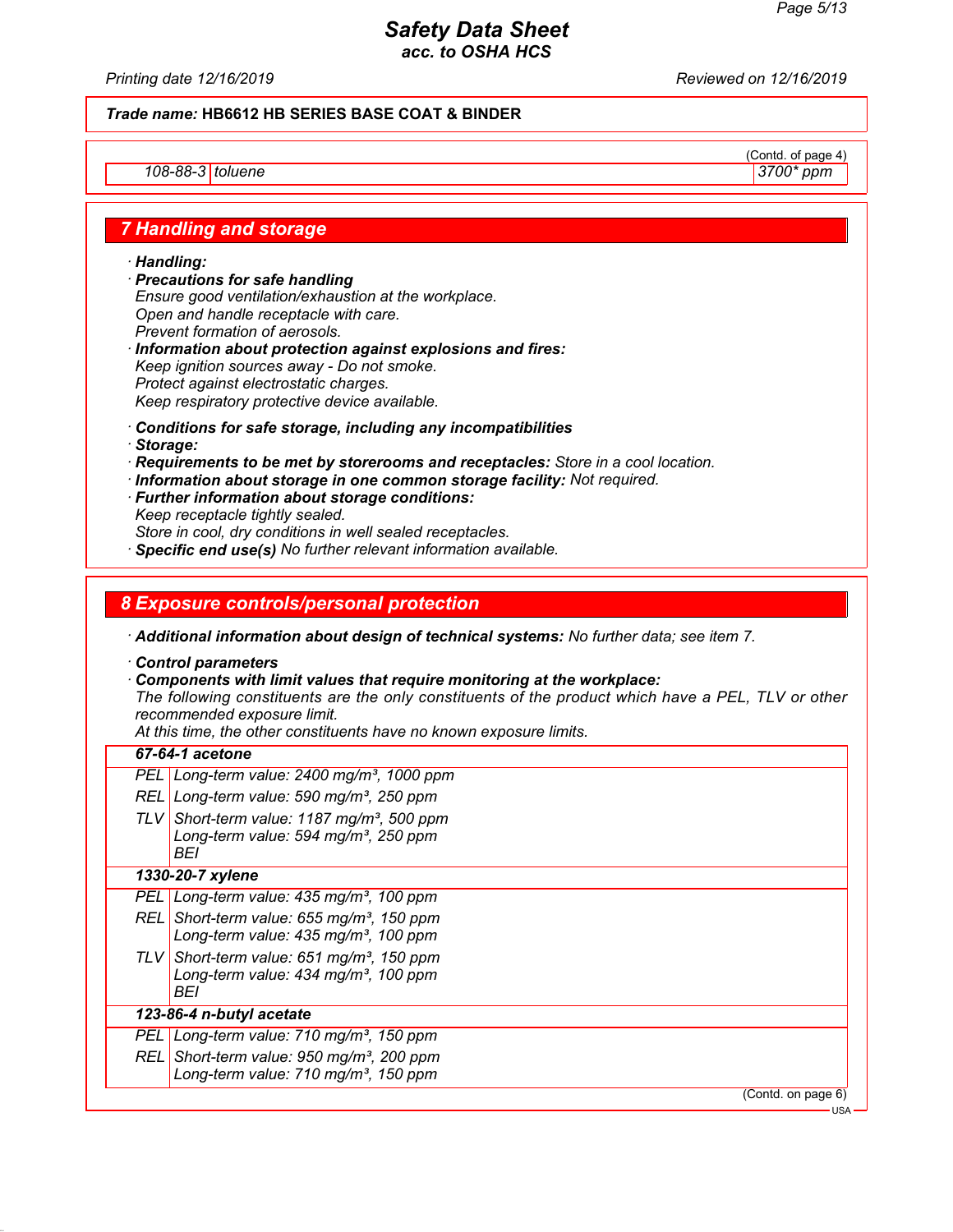*Printing date 12/16/2019 Reviewed on 12/16/2019*

### *Trade name:* **HB6612 HB SERIES BASE COAT & BINDER**

| (Contd. of page 5)                                                                                               |  |  |
|------------------------------------------------------------------------------------------------------------------|--|--|
| TLV Short-term value: 712 mg/m <sup>3</sup> , 150 ppm<br>Long-term value: 238 mg/m <sup>3</sup> , 50 ppm         |  |  |
| 100-41-4 ethylbenzene                                                                                            |  |  |
| PEL Long-term value: 435 mg/m <sup>3</sup> , 100 ppm                                                             |  |  |
| REL Short-term value: 545 mg/m <sup>3</sup> , 125 ppm                                                            |  |  |
| Long-term value: 435 mg/m <sup>3</sup> , 100 ppm                                                                 |  |  |
| TLV Long-term value: 87 mg/m <sup>3</sup> , 20 ppm<br>BEI                                                        |  |  |
| 71-36-3 butan-1-ol                                                                                               |  |  |
| PEL Long-term value: 300 mg/m <sup>3</sup> , 100 ppm                                                             |  |  |
| REL Ceiling limit value: 150 mg/m <sup>3</sup> , 50 ppm<br>Skin                                                  |  |  |
| TLV Long-term value: 61 mg/m <sup>3</sup> , 20 ppm                                                               |  |  |
| Ingredients with biological limit values:                                                                        |  |  |
| 67-64-1 acetone                                                                                                  |  |  |
| $BEI$ 50 mg/L                                                                                                    |  |  |
| Medium: urine                                                                                                    |  |  |
| Time: end of shift<br>Parameter: Acetone (nonspecific)                                                           |  |  |
| 1330-20-7 xylene                                                                                                 |  |  |
| BEI $1.5$ g/g creatinine                                                                                         |  |  |
| Medium: urine                                                                                                    |  |  |
| Time: end of shift                                                                                               |  |  |
| Parameter: Methylhippuric acids                                                                                  |  |  |
| 100-41-4 ethylbenzene                                                                                            |  |  |
| BEI 0.7 $g/g$ creatinine                                                                                         |  |  |
| Medium: urine                                                                                                    |  |  |
| Time: end of shift at end of workweek                                                                            |  |  |
| Parameter: Sum of mandelic acid and phenylglyoxylic acid (nonspecific, semi-quantitative)                        |  |  |
|                                                                                                                  |  |  |
| Medium: end-exhaled air                                                                                          |  |  |
| Time: not critical                                                                                               |  |  |
| Parameter: Ethyl benzene (semi-quantitative)                                                                     |  |  |
| $\cdot$ Additional information: The lists that were valid during the creation were used as basis.                |  |  |
| $\cdot$ Exposure controls                                                                                        |  |  |
| Personal protective equipment:                                                                                   |  |  |
| General protective and hygienic measures:                                                                        |  |  |
| Keep away from foodstuffs, beverages and feed.                                                                   |  |  |
| Immediately remove all soiled and contaminated clothing.<br>Wash hands before breaks and at the end of work.     |  |  |
| Store protective clothing separately.                                                                            |  |  |
| Avoid contact with the eyes and skin.                                                                            |  |  |
| <b>Breathing equipment:</b>                                                                                      |  |  |
| In case of brief exposure or low pollution use respiratory filter device. In case of intensive or longer         |  |  |
| exposure use respiratory protective device that is independent of circulating air.<br>(Contd. on page 7)<br>USA- |  |  |
|                                                                                                                  |  |  |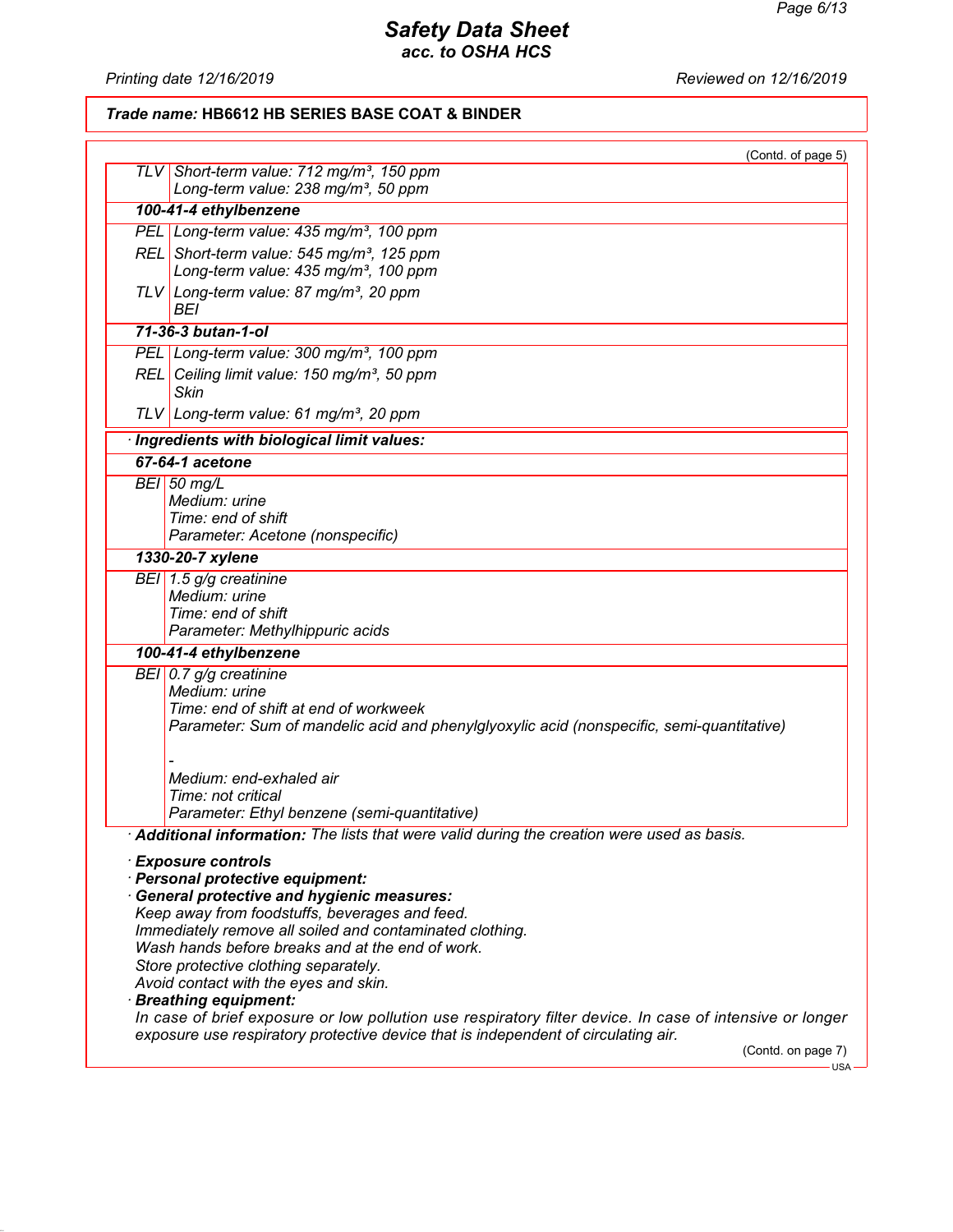*Printing date 12/16/2019 Reviewed on 12/16/2019*

#### *Trade name:* **HB6612 HB SERIES BASE COAT & BINDER**

(Contd. of page 6)

*· Protection of hands:*



*Protective gloves*

*The glove material has to be impermeable and resistant to the product/ the substance/ the preparation. Due to missing tests no recommendation to the glove material can be given for the product/ the preparation/ the chemical mixture.*

*Selection of the glove material on consideration of the penetration times, rates of diffusion and the degradation*

*· Material of gloves*

*The selection of the suitable gloves does not only depend on the material, but also on further marks of quality and varies from manufacturer to manufacturer. As the product is a preparation of several substances, the resistance of the glove material can not be calculated in advance and has therefore to be checked prior to the application.*

*· Penetration time of glove material The exact break through time has to be found out by the manufacturer of the protective gloves and has to be observed.*

*· Eye protection:*



*Tightly sealed goggles*

# *\* 9 Physical and chemical properties*

| Information on basic physical and chemical properties<br>$\cdot$ General Information                      |                                                                                                |
|-----------------------------------------------------------------------------------------------------------|------------------------------------------------------------------------------------------------|
| Appearance:<br>Form:<br>Color:<br>· Odor:<br>· Odor threshold:                                            | Liquid<br>Cloudy<br>Characteristic<br>Not determined.                                          |
| · pH-value:                                                                                               | Not determined (pH N/A in solvent coatings)                                                    |
| $\cdot$ Change in condition<br><b>Melting point/Melting range:</b><br><b>Boiling point/Boiling range:</b> | Undetermined.<br>55.8-56.6 °C (132.4-133.9 °F)                                                 |
| · Flash point:                                                                                            | <-18 °C (<-64.4 °F)                                                                            |
| · Flammability (solid, gaseous):                                                                          | Not applicable.                                                                                |
| · Ignition temperature:                                                                                   | 465 °C (869 °F)                                                                                |
| Decomposition temperature:                                                                                | Not determined.                                                                                |
| · Auto igniting:                                                                                          | Product is not selfigniting.                                                                   |
| Danger of explosion:                                                                                      | Product is not explosive. However, formation of explosive air/<br>vapor mixtures are possible. |
| <b>Explosion limits:</b><br>Lower:                                                                        | 2.6 Vol %                                                                                      |
|                                                                                                           | (Contd. on page 8)                                                                             |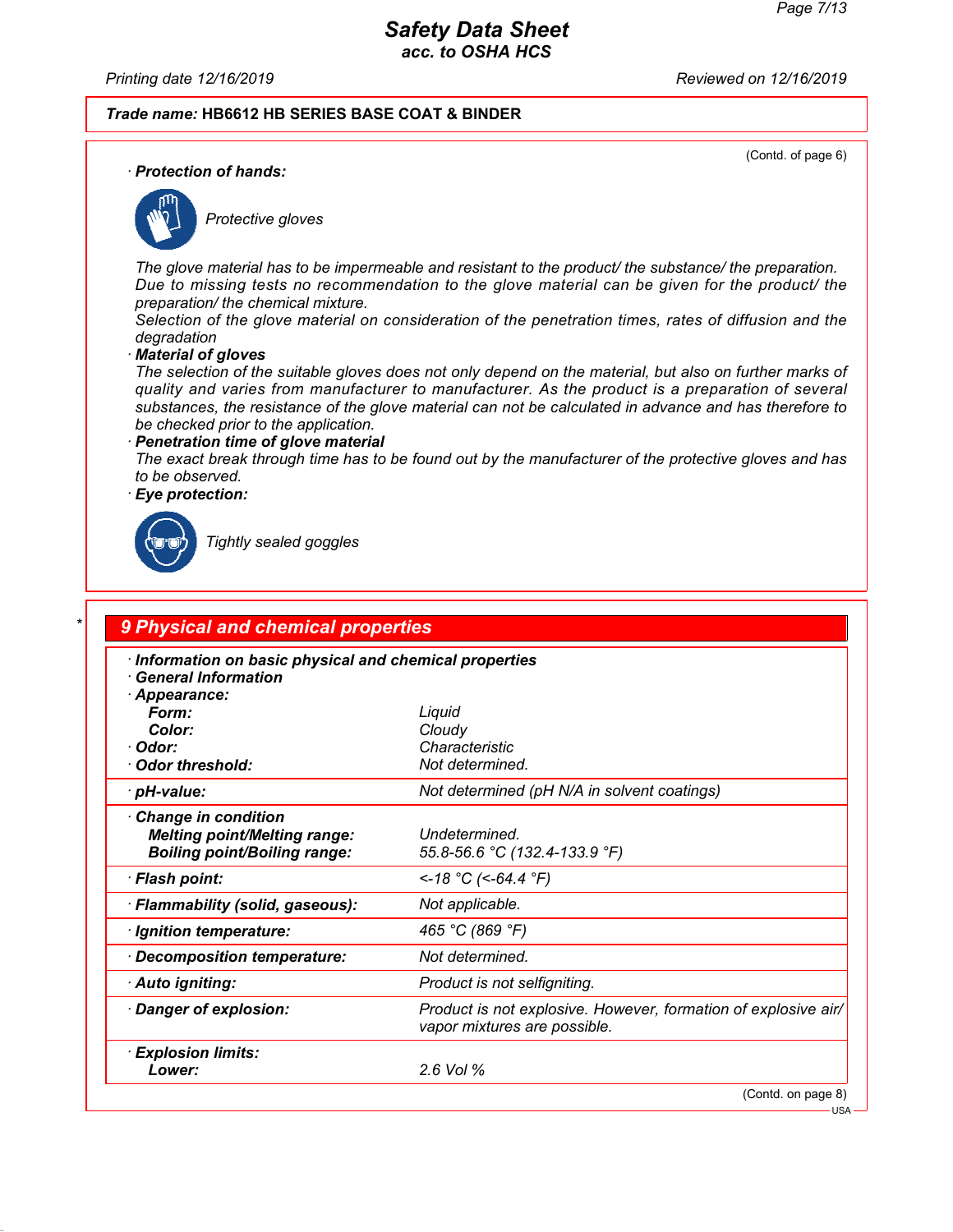*Printing date 12/16/2019 Reviewed on 12/16/2019*

### *Trade name:* **HB6612 HB SERIES BASE COAT & BINDER**

|                                                            |                                            | (Contd. of page 7) |
|------------------------------------------------------------|--------------------------------------------|--------------------|
| Upper:                                                     | 13 Vol %                                   |                    |
| $\cdot$ Vapor pressure at 20 °C (68 °F):                   | 233 hPa (174.8 mm Hg)                      |                    |
| $\cdot$ Density at 20 °C (68 °F):                          | 1.0047 g/cm <sup>3</sup> (8.3842 lbs/gal)  |                    |
| · Relative density                                         | Not determined.                            |                    |
| · Vapor density                                            | Not determined.                            |                    |
| <b>Evaporation rate</b>                                    | Not determined.                            |                    |
| · Solubility in / Miscibility with                         |                                            |                    |
| Water:                                                     | Not miscible or difficult to mix.          |                    |
| · Partition coefficient (n-octanol/water): Not determined. |                                            |                    |
| · Viscosity:                                               |                                            |                    |
| Dynamic:                                                   | Not determined.                            |                    |
| <b>Kinematic:</b>                                          | Not determined.                            |                    |
| · Solvent content:                                         |                                            |                    |
| <b>Organic solvents:</b>                                   | 55.4%                                      |                    |
| <b>VOC content:</b>                                        | 10.93%                                     |                    |
|                                                            | 109.8 g/l / 0.92 lb/gal                    |                    |
| Solids content:                                            | 20.4%                                      |                    |
| Other information                                          | No further relevant information available. |                    |

### *10 Stability and reactivity*

*· Reactivity No further relevant information available.*

*· Chemical stability*

*· Thermal decomposition / conditions to be avoided: No decomposition if used according to specifications.*

- *· Possibility of hazardous reactions No dangerous reactions known.*
- *· Conditions to avoid No further relevant information available.*
- *· Incompatible materials: No further relevant information available.*
- *· Hazardous decomposition products: No dangerous decomposition products known.*

# *11 Toxicological information*

- *· Information on toxicological effects*
- *· Acute toxicity:*
- *· Primary irritant effect:*
- *· on the skin: Irritant to skin and mucous membranes.*
- *· on the eye: Irritating effect.*
- *· Sensitization: No sensitizing effects known.*
- *· Additional toxicological information:*

*The product shows the following dangers according to internally approved calculation methods for preparations:*

*Irritant*

### *· Carcinogenic categories*

*· IARC (International Agency for Research on Cancer)*

#### *1330-20-7 xylene 3*

*100-41-4 ethylbenzene 2B*

(Contd. on page 9)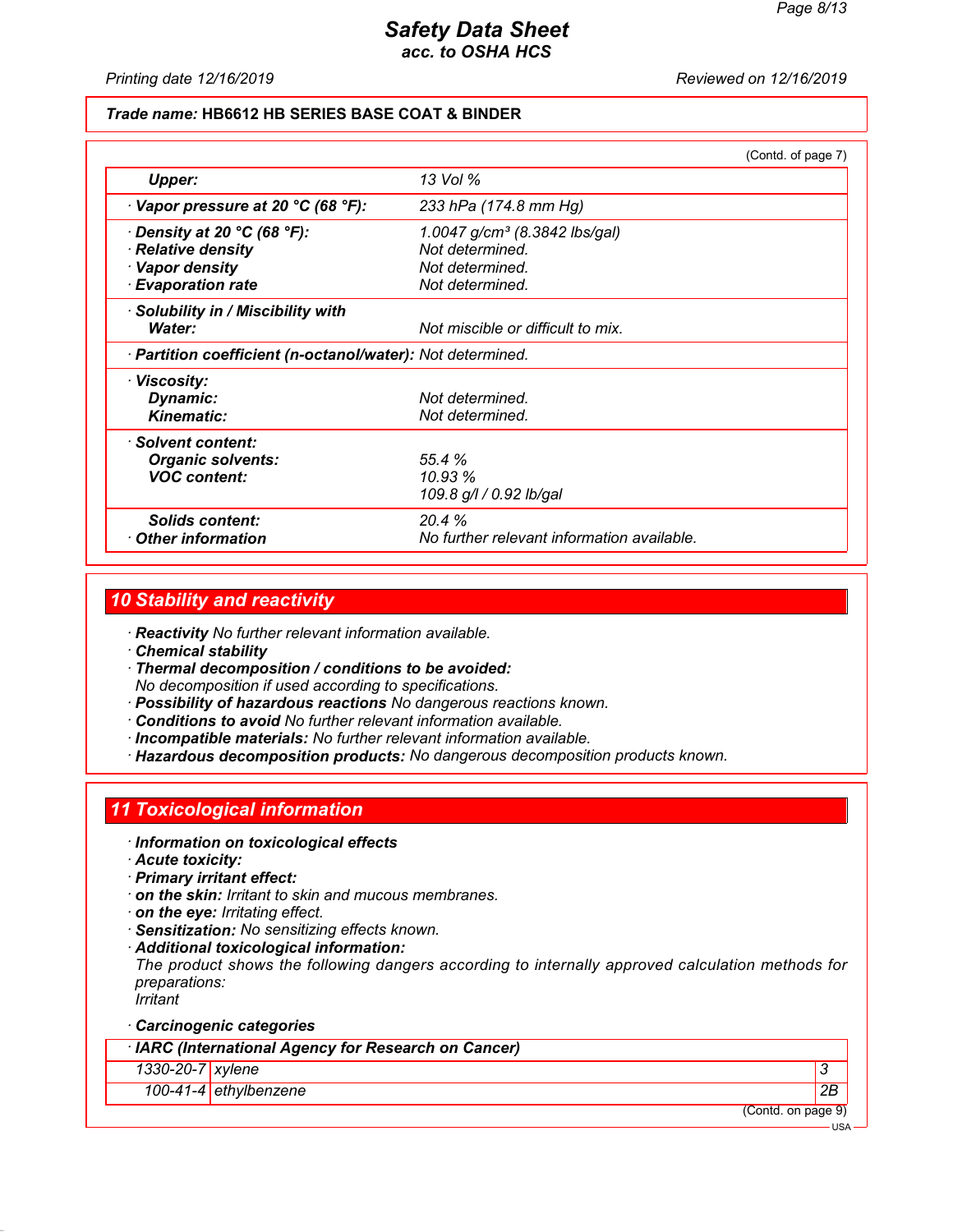(Contd. of page 8)

# *Safety Data Sheet acc. to OSHA HCS*

*Printing date 12/16/2019 Reviewed on 12/16/2019*

*Trade name:* **HB6612 HB SERIES BASE COAT & BINDER**

*108-88-3 toluene 3* 

*· NTP (National Toxicology Program)*

*None of the ingredients is listed.*

### *· OSHA-Ca (Occupational Safety & Health Administration)*

*None of the ingredients is listed.*

# *12 Ecological information*

- *· Toxicity*
- *· Aquatic toxicity: No further relevant information available.*
- *· Persistence and degradability No further relevant information available.*
- *· Behavior in environmental systems:*
- *· Bioaccumulative potential No further relevant information available.*
- *· Mobility in soil No further relevant information available.*
- *· Additional ecological information:*

*· General notes:*

*Water hazard class 2 (Self-assessment): hazardous for water Do not allow product to reach ground water, water course or sewage system. Danger to drinking water if even small quantities leak into the ground.*

- *· Results of PBT and vPvB assessment*
- *· PBT: Not applicable.*
- *· vPvB: Not applicable.*
- *· Other adverse effects No further relevant information available.*

# *13 Disposal considerations*

- *· Waste treatment methods*
- *· Recommendation:*

*Must not be disposed of together with household garbage. Do not allow product to reach sewage system.*

- *· Uncleaned packagings:*
- *· Recommendation: Disposal must be made according to official regulations.*

| · UN-Number                  |                     |  |
|------------------------------|---------------------|--|
| · DOT, IMDG, IATA            | UN1263              |  |
| · UN proper shipping name    |                     |  |
| · DOT                        | Paint               |  |
| $\cdot$ IMDG, IATA           | <b>PAINT</b>        |  |
| · Transport hazard class(es) |                     |  |
| $\cdot$ DOT                  |                     |  |
| <b>LAMMABLE LIQUIL</b>       |                     |  |
|                              |                     |  |
| · Class                      | 3 Flammable liquids |  |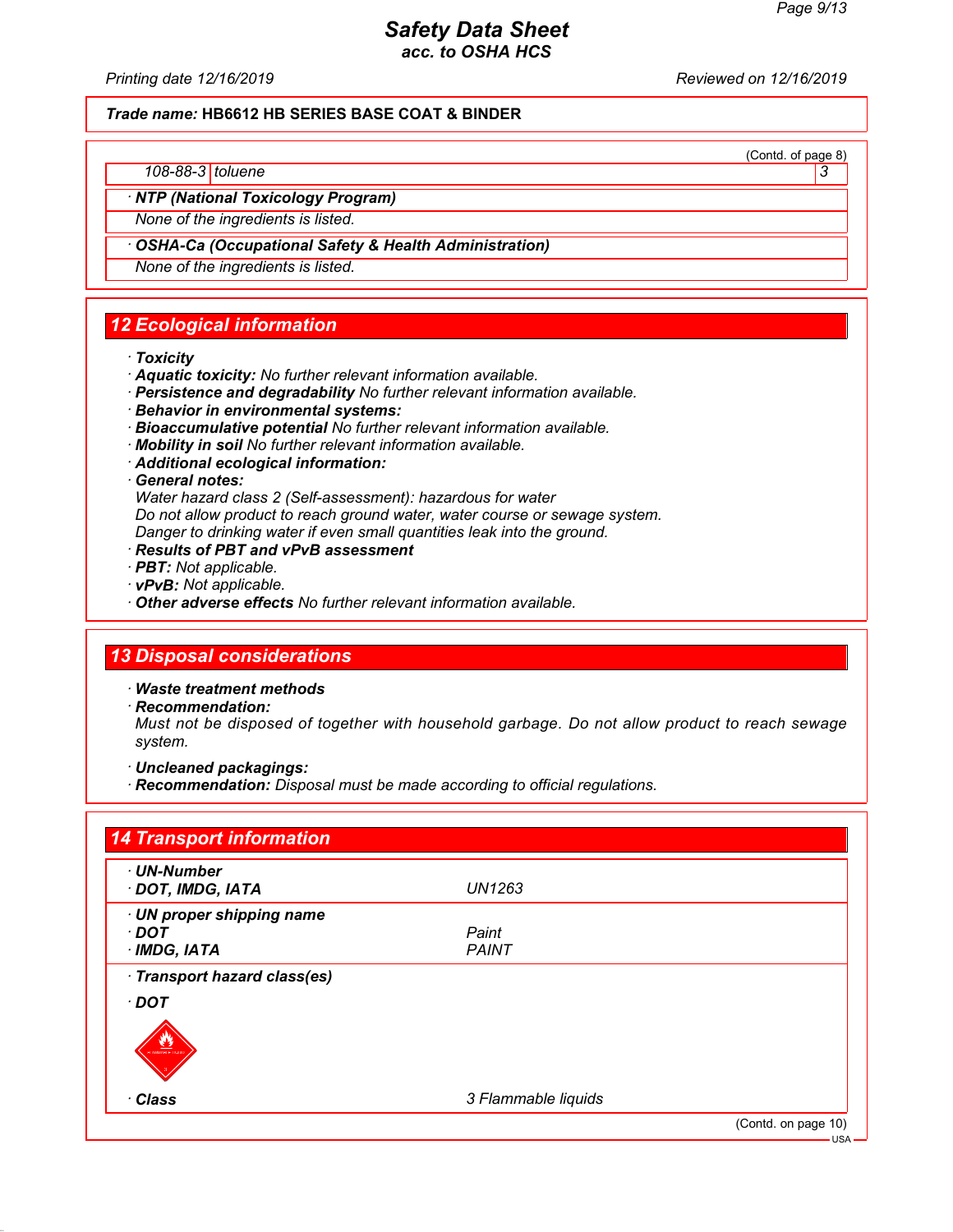*Printing date 12/16/2019 Reviewed on 12/16/2019*

### *Trade name:* **HB6612 HB SERIES BASE COAT & BINDER**

| 3<br>3 Flammable liquids<br>3<br>$\mathcal{U}$<br>No<br><b>Special precautions for user</b><br>Warning: Flammable liquids<br>· Hazard identification number (Kemler code): 33<br>$F-E$ , S-E<br><b>Stowage Category</b><br>В<br><b>MARPOL73/78 and the IBC Code</b><br>Not applicable.<br>On passenger aircraft/rail: 5 L<br>On cargo aircraft only: 60 L<br>5L<br>Code: E2<br>Maximum net quantity per inner packaging: 30 ml<br>Maximum net quantity per outer packaging: 500 ml<br><b>UN 1263 PAINT, 3, II</b> |                                                                        | (Contd. of page 9) |
|-------------------------------------------------------------------------------------------------------------------------------------------------------------------------------------------------------------------------------------------------------------------------------------------------------------------------------------------------------------------------------------------------------------------------------------------------------------------------------------------------------------------|------------------------------------------------------------------------|--------------------|
|                                                                                                                                                                                                                                                                                                                                                                                                                                                                                                                   | · Label                                                                |                    |
|                                                                                                                                                                                                                                                                                                                                                                                                                                                                                                                   | $\cdot$ IMDG, IATA                                                     |                    |
|                                                                                                                                                                                                                                                                                                                                                                                                                                                                                                                   |                                                                        |                    |
|                                                                                                                                                                                                                                                                                                                                                                                                                                                                                                                   | · Class                                                                |                    |
|                                                                                                                                                                                                                                                                                                                                                                                                                                                                                                                   | · Label                                                                |                    |
|                                                                                                                                                                                                                                                                                                                                                                                                                                                                                                                   | · Packing group<br>· DOT, IMDG, IATA                                   |                    |
|                                                                                                                                                                                                                                                                                                                                                                                                                                                                                                                   | · Environmental hazards:<br>· Marine pollutant:                        |                    |
|                                                                                                                                                                                                                                                                                                                                                                                                                                                                                                                   | · EMS Number:                                                          |                    |
|                                                                                                                                                                                                                                                                                                                                                                                                                                                                                                                   | Transport in bulk according to Annex II of                             |                    |
|                                                                                                                                                                                                                                                                                                                                                                                                                                                                                                                   | · Transport/Additional information:                                    |                    |
|                                                                                                                                                                                                                                                                                                                                                                                                                                                                                                                   | $\cdot$ DOT<br>· Quantity limitations                                  |                    |
|                                                                                                                                                                                                                                                                                                                                                                                                                                                                                                                   | · IMDG<br>· Limited quantities (LQ)<br><b>Excepted quantities (EQ)</b> |                    |
|                                                                                                                                                                                                                                                                                                                                                                                                                                                                                                                   | · UN "Model Regulation":                                               |                    |

# *15 Regulatory information*

*· Safety, health and environmental regulations/legislation specific for the substance or mixture · Sara*

|                  | · Section 355 (extremely hazardous substances):   |  |  |
|------------------|---------------------------------------------------|--|--|
|                  | None of the ingredients is listed.                |  |  |
|                  | · Section 313 (Specific toxic chemical listings): |  |  |
| 1330-20-7 xylene |                                                   |  |  |
|                  | 100-41-4 ethylbenzene                             |  |  |
|                  | 71-36-3 butan-1-ol                                |  |  |
| 108-88-3 toluene |                                                   |  |  |
|                  | · TSCA (Toxic Substances Control Act):            |  |  |
|                  | All components have the value ACTIVE.             |  |  |
|                  | · Hazardous Air Pollutants                        |  |  |
| 1330-20-7 xylene |                                                   |  |  |
|                  | (Contd. on page 11)                               |  |  |

USA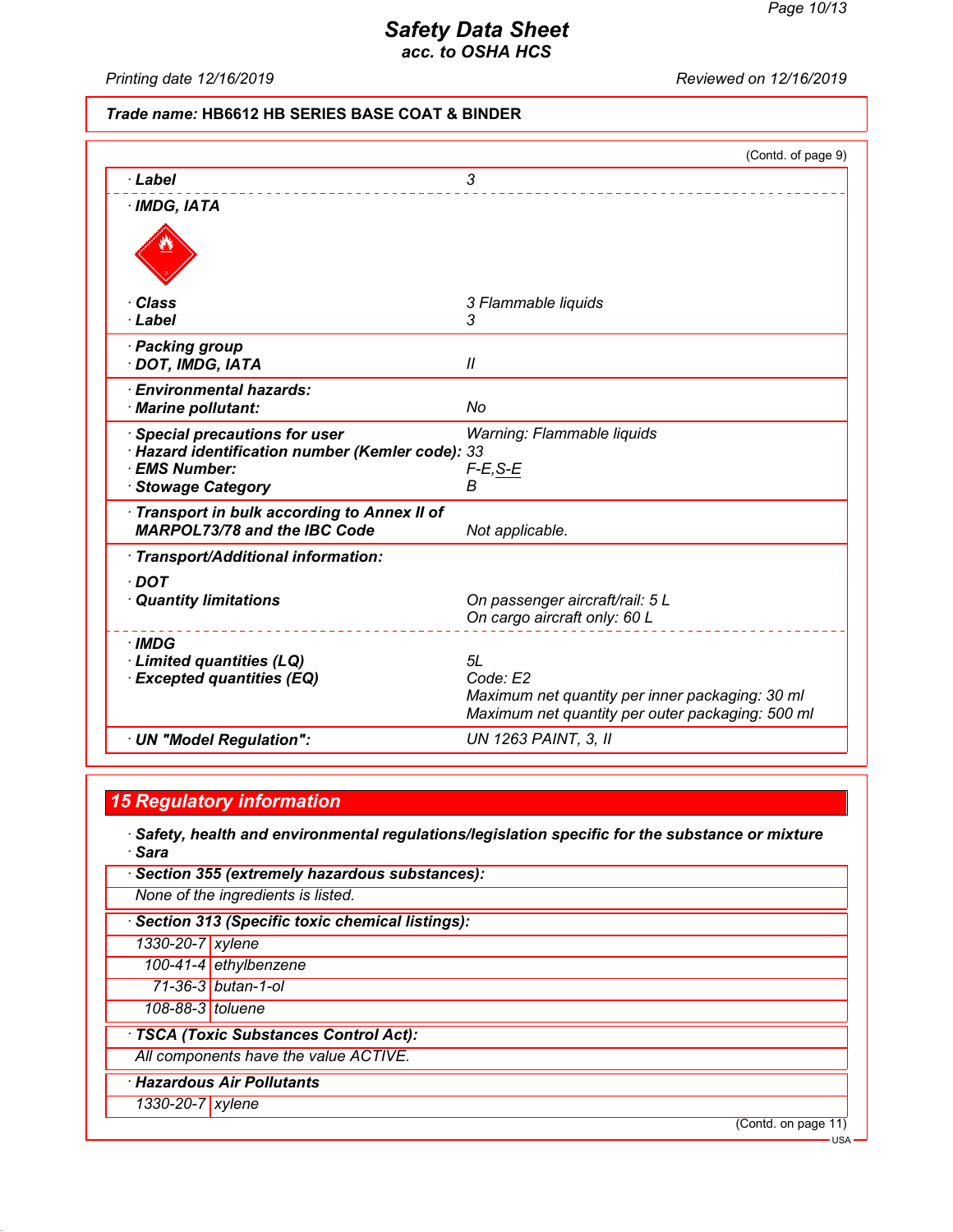*Printing date 12/16/2019 Reviewed on 12/16/2019*

### *Trade name:* **HB6612 HB SERIES BASE COAT & BINDER**

|                  |                                                                    | (Contd. of page 10) |
|------------------|--------------------------------------------------------------------|---------------------|
|                  | 100-41-4 ethylbenzene                                              |                     |
| 108-88-3 toluene |                                                                    |                     |
| · Proposition 65 |                                                                    |                     |
|                  | <b>Chemicals known to cause cancer:</b>                            |                     |
|                  | 98-56-6 4-chloro-alpha, alpha, alpha-trifluorotoluene              |                     |
|                  | 100-41-4 ethylbenzene                                              |                     |
|                  | Chemicals known to cause reproductive toxicity for females:        |                     |
|                  | None of the ingredients is listed.                                 |                     |
|                  | Chemicals known to cause reproductive toxicity for males:          |                     |
|                  | None of the ingredients is listed.                                 |                     |
|                  | Chemicals known to cause developmental toxicity:                   |                     |
| 108-88-3 toluene |                                                                    |                     |
|                  | · Carcinogenic categories                                          |                     |
|                  | <b>EPA (Environmental Protection Agency)</b>                       |                     |
|                  | 67-64-1 acetone                                                    | I                   |
| 1330-20-7 xylene |                                                                    |                     |
|                  | 100-41-4 ethylbenzene                                              | D                   |
|                  | 71-36-3 butan-1-ol                                                 | D                   |
| 108-88-3 toluene |                                                                    | $\mathcal{U}$       |
|                  | TLV (Threshold Limit Value established by ACGIH)                   |                     |
|                  | 67-64-1 acetone                                                    | A4                  |
| 1330-20-7 xylene |                                                                    | A4                  |
|                  | 100-41-4 ethylbenzene                                              | A3                  |
| 108-88-3 toluene |                                                                    | $\overline{A4}$     |
|                  | · NIOSH-Ca (National Institute for Occupational Safety and Health) |                     |
|                  | None of the ingredients is listed.                                 |                     |

#### *· GHS label elements*

*The product is classified and labeled according to the Globally Harmonized System (GHS). · Hazard pictograms*



*· Signal word Danger*

*· Hazard-determining components of labeling: acetone ethylbenzene butan-1-ol n-butyl acetate · Hazard statements Highly flammable liquid and vapor.*

*Causes skin irritation. Causes serious eye irritation. Suspected of causing cancer. May cause drowsiness or dizziness.*

(Contd. on page 12)

USA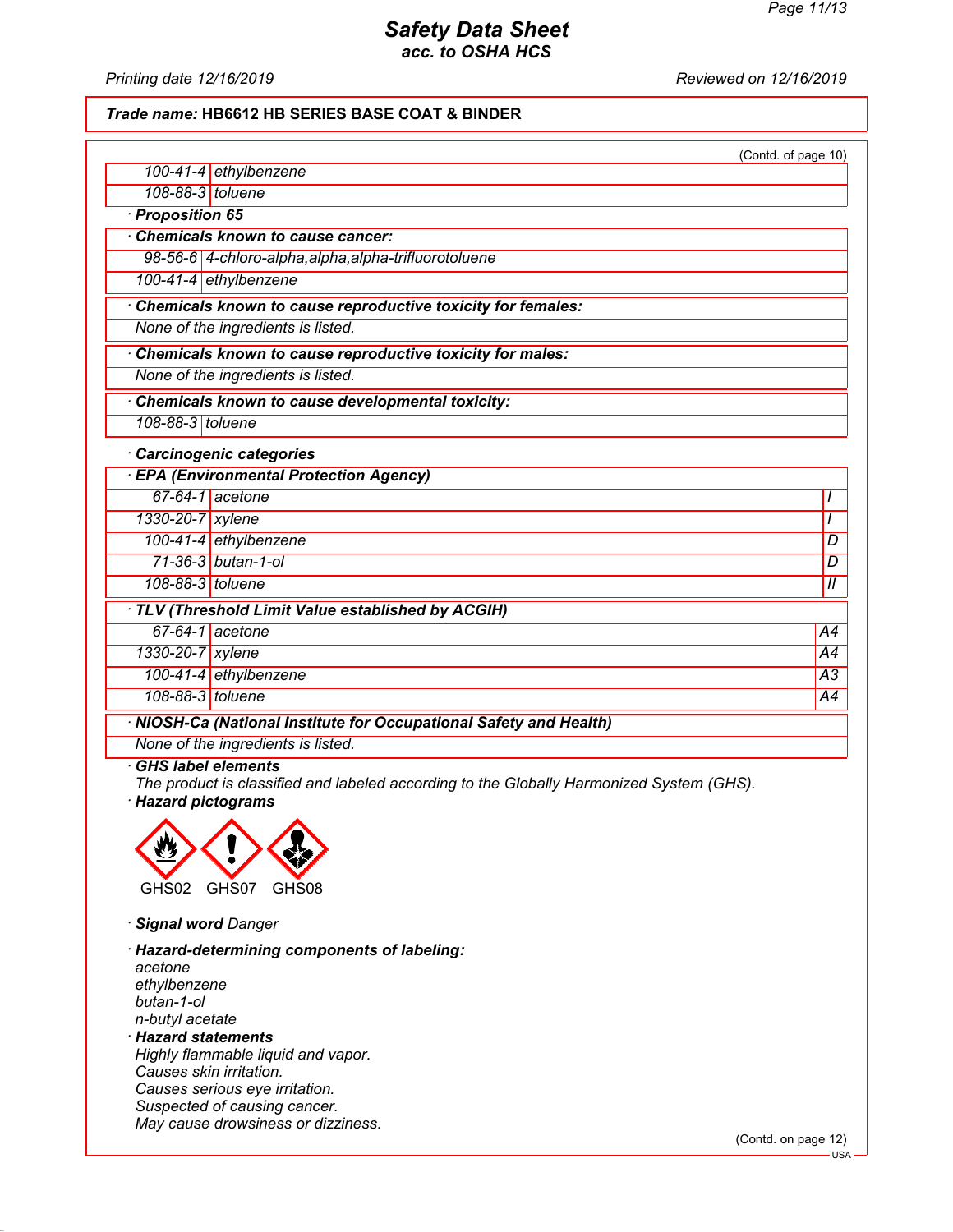*Printing date 12/16/2019 Reviewed on 12/16/2019*

### *Trade name:* **HB6612 HB SERIES BASE COAT & BINDER**

|                                                                                                         | (Contd. of page 11) |
|---------------------------------------------------------------------------------------------------------|---------------------|
| May cause damage to the hearing organs through prolonged or repeated exposure.                          |                     |
| · Precautionary statements                                                                              |                     |
| Obtain special instructions before use.                                                                 |                     |
| Do not handle until all safety precautions have been read and understood.                               |                     |
| Keep away from heat/sparks/open flames/hot surfaces. - No smoking.                                      |                     |
| Ground/bond container and receiving equipment.                                                          |                     |
| Use explosion-proof electrical/ventilating/lighting/equipment.                                          |                     |
| Use only non-sparking tools.                                                                            |                     |
| Take precautionary measures against static discharge.                                                   |                     |
| Do not breathe dust/fume/gas/mist/vapors/spray.                                                         |                     |
| Wash thoroughly after handling.                                                                         |                     |
| Use only outdoors or in a well-ventilated area.                                                         |                     |
| Wear protective gloves/protective clothing/eye protection/face protection.                              |                     |
| If on skin (or hair): Take off immediately all contaminated clothing. Rinse skin with water/shower.     |                     |
| IF INHALED: Remove person to fresh air and keep comfortable for breathing.                              |                     |
| If in eyes: Rinse cautiously with water for several minutes. Remove contact lenses, if present and easy |                     |
| to do. Continue rinsing.                                                                                |                     |
| IF exposed or concerned: Get medical advice/attention.                                                  |                     |
| Call a poison center/doctor if you feel unwell.                                                         |                     |
| Specific treatment (see on this label).<br>Get medical advice/attention if you feel unwell.             |                     |
| Take off contaminated clothing and wash it before reuse.                                                |                     |
| If skin irritation occurs: Get medical advice/attention.                                                |                     |
| If eye irritation persists: Get medical advice/attention.                                               |                     |
| In case of fire: Use for extinction: CO2, powder or water spray.                                        |                     |
| Store in a well-ventilated place. Keep container tightly closed.                                        |                     |
| Store in a well-ventilated place. Keep cool.                                                            |                     |
| Store locked up.                                                                                        |                     |
| Dispose of contents/container in accordance with local/regional/national/international regulations.     |                     |
| Chemical safety assessment: A Chemical Safety Assessment has not been carried out.                      |                     |
|                                                                                                         |                     |

# *16 Other information*

*This information is based on our present knowledge. However, this shall not constitute a guarantee for any specific product features and shall not establish a legally valid contractual relationship.*

- *· Department issuing SDS: Environment protection department.*
- *· Contact: Product Safety Dept.*
- *· Date of preparation / last revision 12/16/2019 / 4*
- *· Abbreviations and acronyms: IMDG: International Maritime Code for Dangerous Goods DOT: US Department of Transportation IATA: International Air Transport Association ACGIH: American Conference of Governmental Industrial Hygienists EINECS: European Inventory of Existing Commercial Chemical Substances ELINCS: European List of Notified Chemical Substances CAS: Chemical Abstracts Service (division of the American Chemical Society) NFPA: National Fire Protection Association (USA) HMIS: Hazardous Materials Identification System (USA) VOC: Volatile Organic Compounds (USA, EU) PBT: Persistent, Bioaccumulative and Toxic vPvB: very Persistent and very Bioaccumulative NIOSH: National Institute for Occupational Safety OSHA: Occupational Safety & Health TLV: Threshold Limit Value PEL: Permissible Exposure Limit REL: Recommended Exposure Limit BEI: Biological Exposure Limit*

(Contd. on page 13)

USA